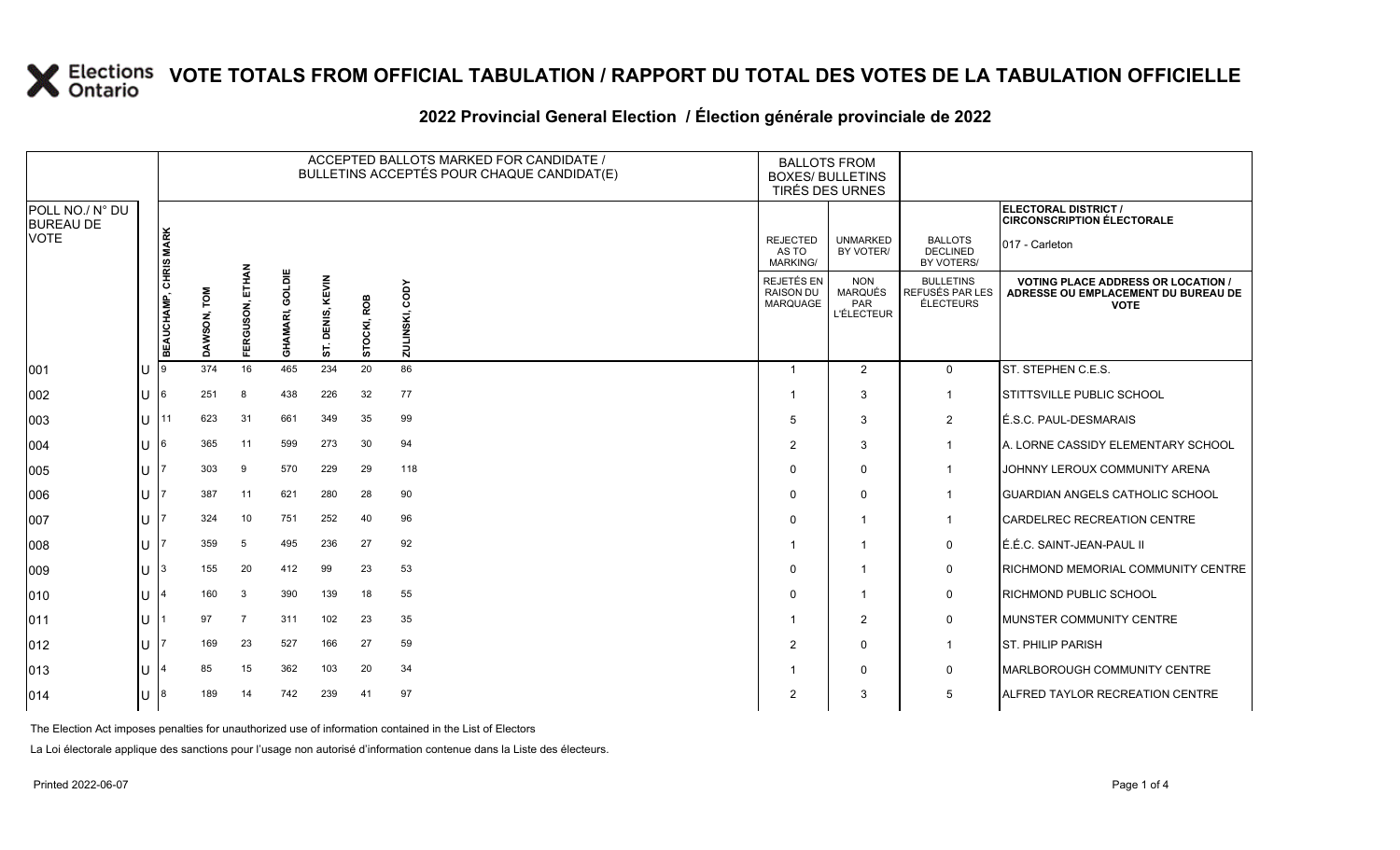## **X** Elections VOTE TOTALS FROM OFFICIAL TABULATION / RAPPORT DU TOTAL DES VOTES DE LA TABULATION OFFICIELLE

|                                     |          |                              | ACCEPTED BALLOTS MARKED FOR CANDIDATE /<br>BULLETINS ACCEPTÉS POUR CHAQUE CANDIDAT(E) |                    |                    |                     |             |                   |                                             | <b>BALLOTS FROM</b><br><b>BOXES/ BULLETINS</b><br>TIRÉS DES URNES |                                                  |                                                                                                 |
|-------------------------------------|----------|------------------------------|---------------------------------------------------------------------------------------|--------------------|--------------------|---------------------|-------------|-------------------|---------------------------------------------|-------------------------------------------------------------------|--------------------------------------------------|-------------------------------------------------------------------------------------------------|
| POLL NO./ N° DU<br><b>BUREAU DE</b> |          |                              |                                                                                       |                    |                    |                     |             |                   |                                             |                                                                   |                                                  | ELECTORAL DISTRICT /<br><b>CIRCONSCRIPTION ÉLECTORALE</b>                                       |
| <b>VOTE</b>                         |          |                              |                                                                                       |                    |                    |                     |             |                   | <b>REJECTED</b><br>AS TO<br><b>MARKING/</b> | <b>UNMARKED</b><br>BY VOTER/                                      | <b>BALLOTS</b><br><b>DECLINED</b><br>BY VOTERS/  | 017 - Carleton                                                                                  |
|                                     |          | <b>BEAUCHAMP, CHRIS MARK</b> | 힡<br>SON,<br>o                                                                        | ETHAN<br>FERGUSON, | GOLDIE<br>GHAMARI, | DENIS, KEVIN<br>57. | STOCKI, ROB | CODY<br>ZULINSKI, | REJETÉS EN<br><b>RAISON DU</b><br>MARQUAGE  | <b>NON</b><br>MARQUÉS<br>PAR<br><b>L'ÉLECTEUR</b>                 | <b>BULLETINS</b><br>REFUSÉS PAR LES<br>ÉLECTEURS | <b>VOTING PLACE ADDRESS OR LOCATION /</b><br>ADRESSE OU EMPLACEMENT DU BUREAU DE<br><b>VOTE</b> |
| 015                                 | U        | -18                          | 356                                                                                   | 18                 | 747                | 188                 | 29          | 99                | 6                                           | 4                                                                 | 2                                                | <b>MANOTICK COMMUNITY CENTRE</b>                                                                |
| 016                                 |          | $U$  11                      | 386                                                                                   | 15                 | 502                | 244                 | 19          | 51                |                                             | 4                                                                 | $\overline{1}$                                   | RIDEAUVIEW COMMUNITY CENTRE                                                                     |
| 017                                 |          | $11$ 12                      | 442                                                                                   | 15                 | 372                | 204                 | 19          | 41                | 3                                           | 5                                                                 | 0                                                | FRED G. BARRETT ARENA                                                                           |
| 018                                 | u        | $\overline{110}$             | 761                                                                                   | 11                 | 621                | 252                 | 35          | 67                |                                             | $\Omega$                                                          | 0                                                | <b>VIMY RIDGE PUBLIC SCHOOL</b>                                                                 |
| 019                                 | U        | -18                          | 498                                                                                   | 15                 | 538                | 244                 | 12          | 52                |                                             | $\mathbf 0$                                                       | 3                                                | <b>ST. FRANCIS XAVIER HIGH SCHOOL</b>                                                           |
| 020                                 |          | 111                          | 633                                                                                   | 23                 | 622                | 285                 | 27          | 69                |                                             |                                                                   | 0                                                | É.É.C. JONATHAN-PITRE                                                                           |
| 021                                 | U        | $ 12\rangle$                 | 348                                                                                   | 16                 | 741                | 182                 | 32          | 67                | $\overline{2}$                              | $\Omega$                                                          | $\overline{1}$                                   | OUR LADY OF THE VISITATION                                                                      |
| 022                                 | U        | 13                           | 396                                                                                   | 26                 | 720                | 210                 | 42          | 92                | 5                                           |                                                                   | 0                                                | ST. LEONARD CATHOLIC SCHOOL                                                                     |
| 023                                 | $U^{19}$ |                              | 391                                                                                   | 20                 | 862                | 259                 | 64          | 75                | 6                                           | $\overline{2}$                                                    | $\overline{c}$                                   | <b>GREELY COMMUNITY CENTRE</b>                                                                  |
| 024                                 | U        |                              | 246                                                                                   | 18                 | 705                | 210                 | 58          | 64                |                                             | $\Omega$                                                          | $\overline{1}$                                   | <b>COMMUNITY CHRISTIAN SCHOOL</b>                                                               |
| 025                                 | U        |                              | 38                                                                                    | $\overline{7}$     | 152                | 38                  | 9           | 16                | 0                                           |                                                                   | $\overline{2}$                                   | <b>KENMORE COMMUNITY HALL</b>                                                                   |
| 026                                 | u        | -10                          | 148                                                                                   | 3                  | 409                | 127                 | 14          | 39                | 0                                           | $\Omega$                                                          | $\mathbf 1$                                      | <b>KARS RECREATION CENTRE</b>                                                                   |
| 027                                 |          | $\mathbf{U}$   10            | 321                                                                                   | 8                  | 866                | 248                 | 38          | 77                | 2                                           | 4                                                                 | 11                                               | OSGOODE CENTENNIAL COMM. CTR.                                                                   |
| 028                                 | U $11$   |                              | 110                                                                                   | 19                 | 568                | 90                  | 49          | 37                | $\Omega$                                    | $\Omega$                                                          | $\overline{1}$                                   | <b>VERNON RECREATION CENTRE</b>                                                                 |

#### **2022 Provincial General Election / Élection générale provinciale de 2022**

The Election Act imposes penalties for unauthorized use of information contained in the List of Electors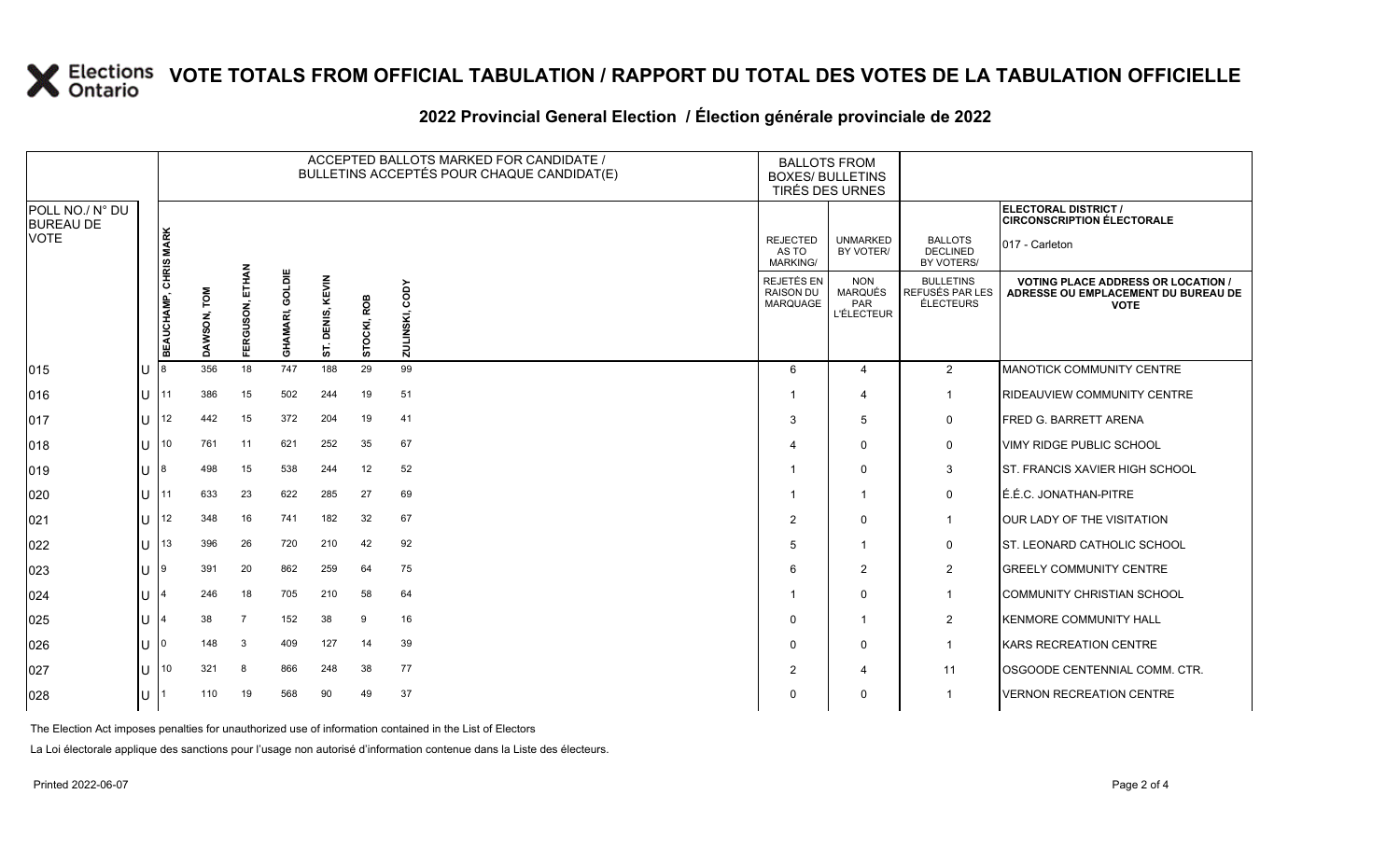## **X** Elections VOTE TOTALS FROM OFFICIAL TABULATION / RAPPORT DU TOTAL DES VOTES DE LA TABULATION OFFICIELLE

#### **2022 Provincial General Election / Élection générale provinciale de 2022**

|                                     |              |                              | ACCEPTED BALLOTS MARKED FOR CANDIDATE /<br>BULLETINS ACCEPTÉS POUR CHAQUE CANDIDAT(E) |                    |                    |                          |             |                   |                                            | <b>BALLOTS FROM</b><br><b>BOXES/ BULLETINS</b><br>TIRÉS DES URNES |                                                         |                                                                                                 |
|-------------------------------------|--------------|------------------------------|---------------------------------------------------------------------------------------|--------------------|--------------------|--------------------------|-------------|-------------------|--------------------------------------------|-------------------------------------------------------------------|---------------------------------------------------------|-------------------------------------------------------------------------------------------------|
| POLL NO./ N° DU<br><b>BUREAU DE</b> |              |                              |                                                                                       |                    |                    |                          |             |                   |                                            |                                                                   |                                                         | ELECTORAL DISTRICT /<br><b>CIRCONSCRIPTION ÉLECTORALE</b>                                       |
| <b>VOTE</b>                         |              |                              |                                                                                       |                    |                    |                          |             |                   | <b>REJECTED</b><br>AS TO<br>MARKING/       | <b>UNMARKED</b><br>BY VOTER/                                      | <b>BALLOTS</b><br><b>DECLINED</b><br>BY VOTERS/         | 017 - Carleton                                                                                  |
|                                     |              | <b>BEAUCHAMP, CHRIS MARK</b> | DAWSON, TOM                                                                           | ETHAN<br>FERGUSON, | GOLDIE<br>GHAMARI, | KEVIN<br>DENIS,          | STOCKI, ROB | CODY<br>ZULINSKI, | REJETÉS EN<br><b>RAISON DU</b><br>MARQUAGE | <b>NON</b><br>MARQUÉS<br>PAR<br><b>L'ÉLECTEUR</b>                 | <b>BULLETINS</b><br>REFUSÉS PAR LES<br><b>ÉLECTEURS</b> | <b>VOTING PLACE ADDRESS OR LOCATION /</b><br>ADRESSE OU EMPLACEMENT DU BUREAU DE<br><b>VOTE</b> |
| 700                                 | U            |                              | 14                                                                                    | $\overline{1}$     | 40                 | ဖာ<br>$\overline{7}$     | $\Omega$    | 3                 | $\Omega$                                   | $\Omega$                                                          | $\mathbf 0$                                             | <b>REVERA STITTSVILLE VILLA</b>                                                                 |
| 701                                 | U            | $\mathbf 0$                  | 10                                                                                    | 2                  | 19                 | 3                        | $\mathbf 0$ | 5                 | $\Omega$                                   | $\Omega$                                                          | 0                                                       | <b>GRANITE RIDGE LONG-TERM CARE CTR.</b>                                                        |
| 702                                 | U            |                              |                                                                                       | $\Omega$           | 8                  | $\mathbf 0$              | $\mathbf 0$ | $\mathbf 0$       | $\Omega$                                   | $\Omega$                                                          | 0                                                       | <b>RICHMOND LODGE</b>                                                                           |
| 703                                 | ΠT           | 2                            | 18                                                                                    | $\mathbf 0$        | 26                 | $\boldsymbol{\varDelta}$ | $\Omega$    | 3                 | $\Omega$                                   | $\Omega$                                                          | 0                                                       | MANOTICK PLACE RETIREMENT COMMUNITY                                                             |
| 704                                 | ΠL           | 0                            | 15                                                                                    | $\mathbf 0$        | 41                 | 3                        | $\mathbf 0$ | 3                 |                                            | $\Omega$                                                          | 0                                                       | ORCHARD WALK RETIREMENT COMMUNITY                                                               |
| 705                                 | ΠT           |                              |                                                                                       | 5                  | 6                  |                          | $\Omega$    | $\mathbf{1}$      | $\Omega$                                   | $\Omega$                                                          | 0                                                       | OSGOODE CARE CENTRE                                                                             |
| 706                                 | ΠT           |                              | 6                                                                                     | $\mathbf 0$        | 6                  | $\overline{2}$           | $\Omega$    | $\mathbf 0$       | $\Omega$                                   | $\mathbf 0$                                                       | $\mathbf 1$                                             | <b>PAVILLON MARIONVILLE</b>                                                                     |
| 707                                 | U            | 0                            | 21                                                                                    | $\mathbf 0$        | 52                 | 5                        | $\mathbf 0$ | 3                 | 2                                          | $\Omega$                                                          | 0                                                       | <b>HAZELDEAN GARDENS</b>                                                                        |
| 708                                 | U            | U                            | 33                                                                                    | 5                  | 37                 | 11                       | 3           | $\overline{1}$    |                                            | $\Omega$                                                          | 0                                                       | <b>WILDPINE RESIDENCE</b>                                                                       |
| 709                                 | $\mathbf{U}$ |                              | 10                                                                                    | $\mathbf 0$        | 24                 | $\overline{1}$           | $\Omega$    | 3                 |                                            | $\Omega$                                                          | $\mathbf 0$                                             | THE MILLER SENIORS APTS.                                                                        |
| <b>ADV001</b>                       |              |                              | 47                                                                                    | 2                  | 113                | 17                       | 5           | 16                | $\Omega$                                   | $\Omega$                                                          | 0                                                       | MUNSTER ELEMENTARY SCHOOL                                                                       |
| ADV002                              |              |                              | 723                                                                                   | 12                 | 888                | 394                      | 23          | 104               | $\Omega$                                   | 0                                                                 | 0                                                       | MUNSTER ELEMENTARY SCHOOL                                                                       |
| ADV003                              |              | 3                            | 197                                                                                   | 5                  | 685                | 109                      | 21          | 49                | $\Omega$                                   | $\overline{2}$                                                    | 0                                                       | ALFRED TAYLOR RECREATION CENTRE                                                                 |
| ADV004                              |              |                              | 778                                                                                   | 21                 | 977                | 228                      | 35          | 95                | 2                                          | 3                                                                 | 4                                                       | RIDEAUVIEW COMMUNITY CENTRE                                                                     |

The Election Act imposes penalties for unauthorized use of information contained in the List of Electors